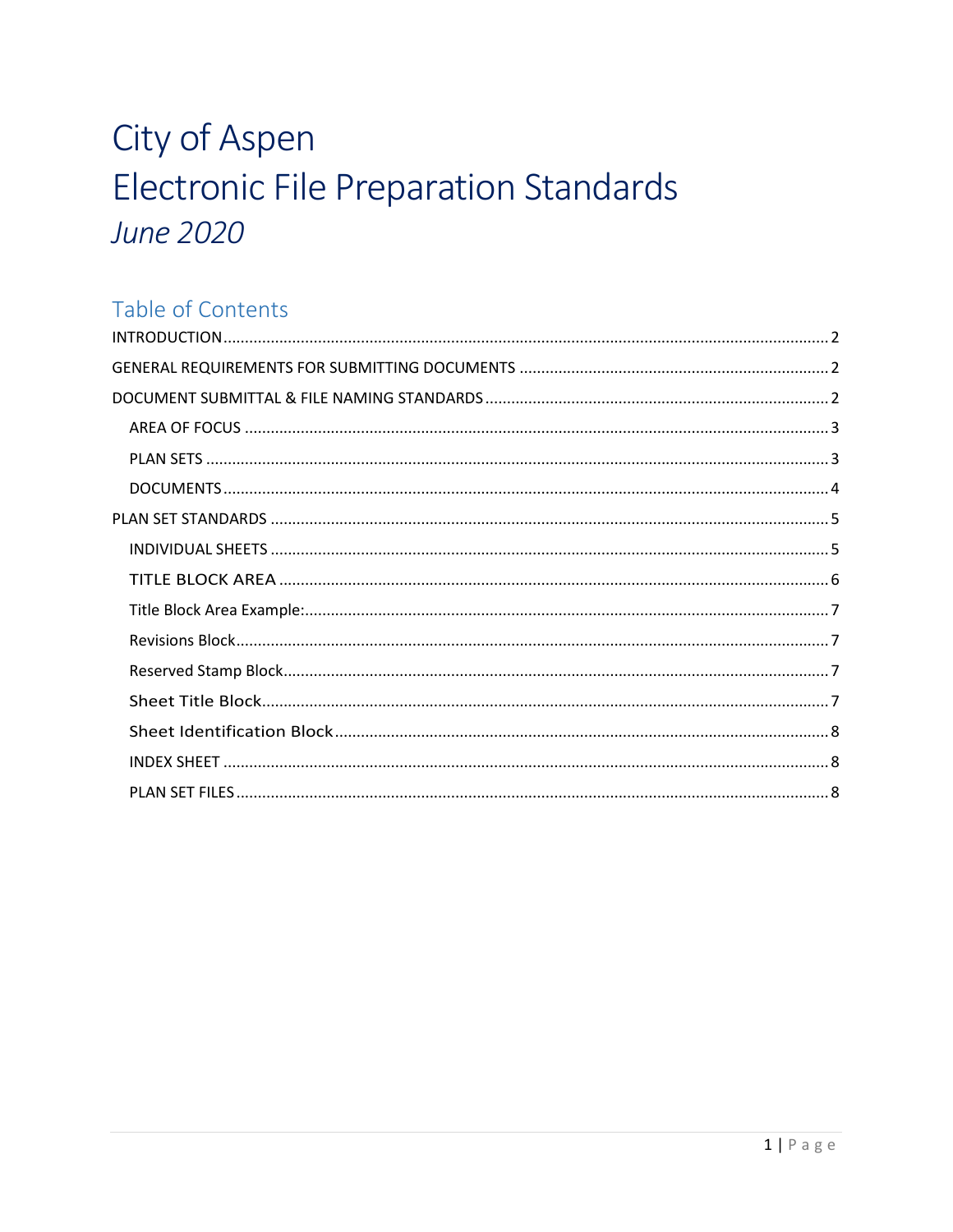## <span id="page-1-0"></span>INTRODUCTION

This document includes City of Aspen file preparation standards for electronic drawings and documents submitted as part of a building permit application. These file preparation standards are designed to ensure not only consistency at the application stage, but consistency in the City's long-term document retention system. If your documents do not follow these preparation standards, your application may be rejected and the review delayed.

# <span id="page-1-1"></span>GENERAL REQUIREMENTS FOR SUBMITTING DOCUMENTS

To submit your building permit application for review, please note the following general requirements:

- 1. Log onto the City's electronic permit submittal homepage to upload your application.
- 2. **ALL** documents should be submitted in PDF format. No other formats are accepted.
- 3. Scanned Plan Set sheets are not accepted unless prior permission is obtained.
- 4. Plan Set sheets should be scaled to 24" x 36".
- 5. In order to optimize Bluebeam's functionality, TrueType fonts are required for plan sets/drawings. Bluebeam cannot always recognize pixilated fonts, which may cause process errors. Recommended fonts include Ariel, Times New Roman, Courier, and Helvetica.
- 6. Each Plan Set sheet type should be submitted as a separate file. The file name should clearly identify the sheet type and include the address and date, e.g., "Civil Sheets.address.yyyy.mm."
- 7. You must include an Index Sheet of the Plan Set with your permit application. See page 5.
- 8. Documents other than plans, such as the permit application, agreements, reports, etc., must be submitted as separate documents using the files names found in the Document Naming Standards section starting on page 5. These documents may be scanned.
- 9. If documents require signatures, you may use a digital or electronic signature.
- 10. Do not use red as an ink color in drawings or documents.
- 11. Applicants submitting electronically may not be required to attend a submittal meeting, depending on the application.

# <span id="page-1-2"></span>DOCUMENT SUBMITTAL & FILE NAMING STANDARDS

To increase the efficiency of review, all building permit submittals shall adhere to the below guidelines regarding naming of electronic plans and documents submitted to the City of Aspen for review.

To submit your building permit application for review, please note the following general requirements:

- 1. All applications, response to comments, and additional information shall be submitted via the Salesforce portal and follow all standards set forth in this document. Email submittals of any kind are not accepted.
- 2. With the exception of the ECU calculator spreadsheet, all plans and documents shall be submitted in PDF. No other formats are accepted.
- 3. Scanned Plan Set sheets are not accepted.
- 4. In order to optimize Bluebeam's functionality, TrueType fonts are required for plan sets/drawings. Bluebeam cannot always recognize pixilated fonts, which may cause process errors. Recommended fonts include Ariel, Times New Roman, Courier, and Helvetica.
- 5. Each Plan Set sheet type should be submitted as a separate file. See examples below.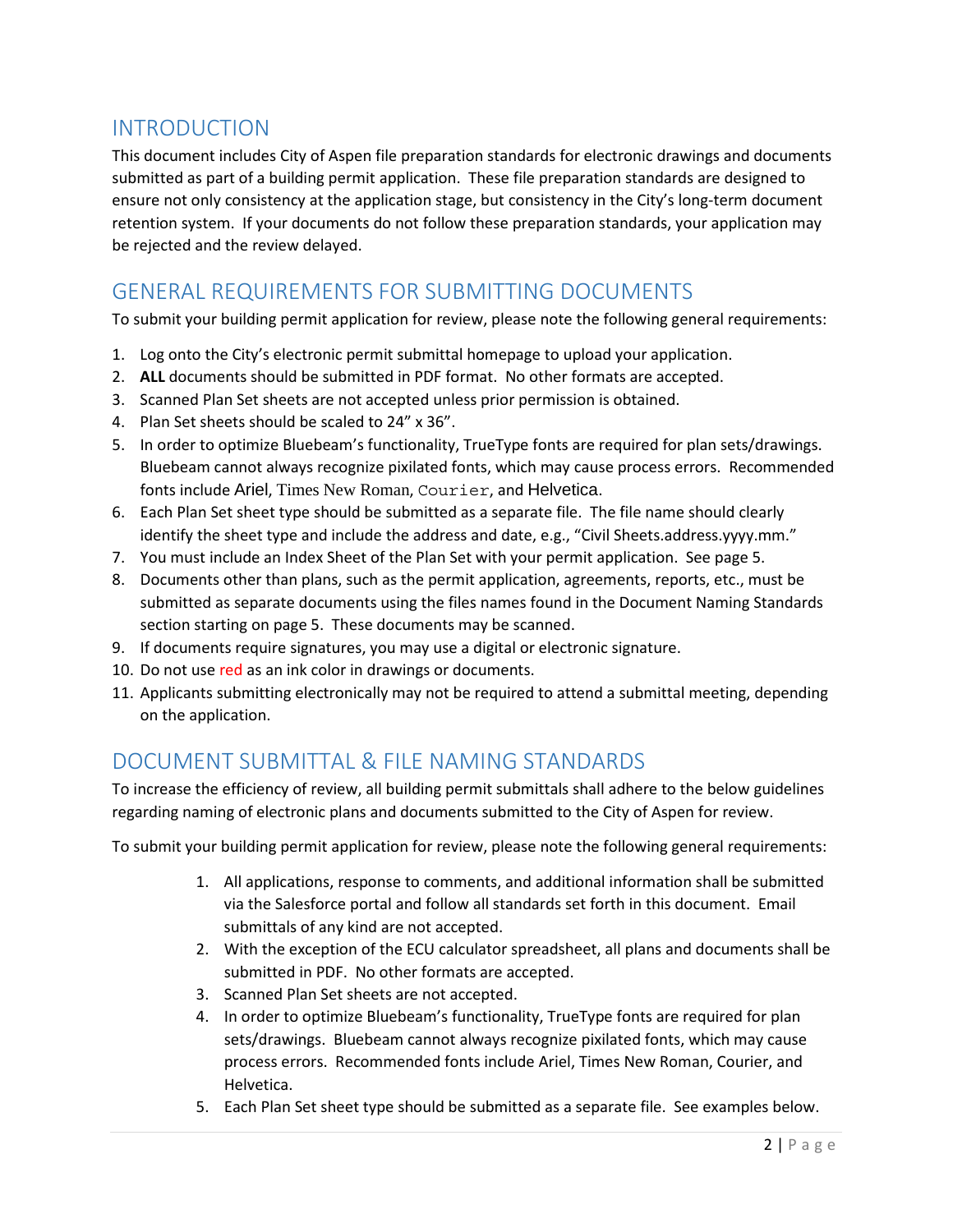- 6. Documents other than plans, such as agreements, reports, etc., must be submitted as separate documents using the naming standards found below.
- 7. Applicant must provide a written response to each agency's comments. These comments should be labeled according the issuing agency. See below.
- 8. If documents require signatures, you may use a digital or electronic signature. Digital signatures must be signed via Adobe software to ensure functionality. Digital signatures must not lock or certify the drawings.
- 9. Do not use red as an ink color in drawings or documents.

## <span id="page-2-0"></span>AREA OF FOCUS

All documents shall be submitted with a preceding number indicating the area of focus for that document. Examples of commonly required documents and how they should be labeled are included below. If you are unsure how a document should be labeled, please label it as a 10. Questions should be directed to [permitcoordinators@cityofaspen.com.](mailto:permitcoordinators@cityofaspen.com)

The area of focus numbers are as follows:

- $\bullet$  10 = General
- 20 = Zoning/HPC/Planning
- $\bullet$  30 = Building
- 40 = Engineering Development
- 50 = CSI (Erosion & Sediment Control, Construction Mitigation, Water)
- 60 = Environmental Health
- 70 = Parks & Landscape Efficiency
- $\bullet$  80 = Survey
- 90 = All Drawings & Plans

#### <span id="page-2-1"></span>PLAN SETS

All plans shall be submitted as separate sets and clearly named in the manner below. The date should be the date of the most recent submittal of that document using the format yyyymmdd.

- 90.Architectural Plans.yyyymmdd
- 90.Civil Plans.yyyymmdd
- 90.Landscape Plans.yyyymmdd
- 90.Mechanical Plans.yyyymmdd
- 90.Electrical Plans.yyyymmdd
- 90.Plumbing Plans.yyyymmdd
- 90.Structural Plans.yyyymmdd
- 90.Irrigation Plans.yyyymmdd
- 90.Lighting Plans.yyyymmdd
- 90.Shoring Plans.yyyymmdd
- 90.Commercial Kitchen Plans.yyyymmdd

Follow this same file naming convention for less common plan types.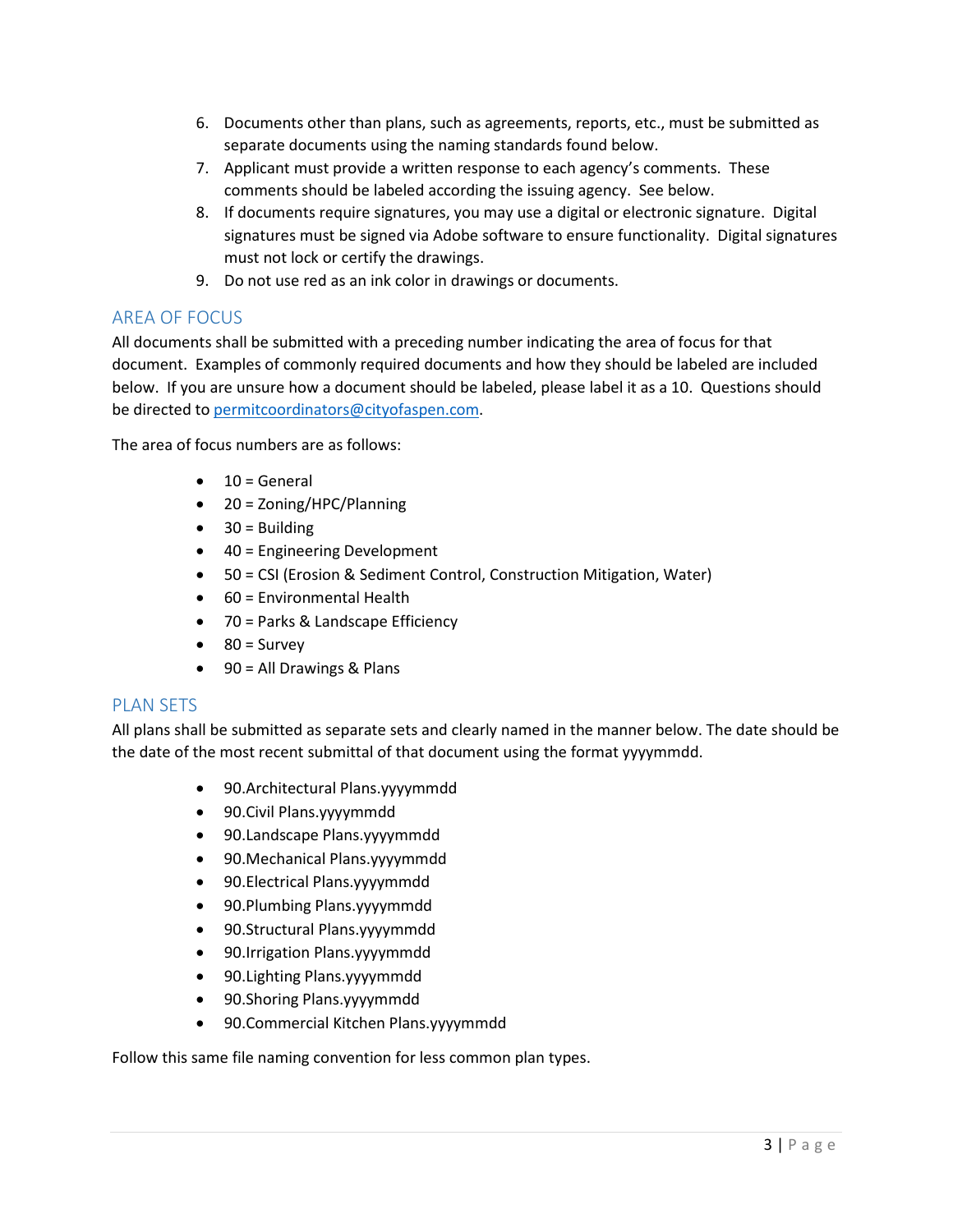## <span id="page-3-0"></span>DOCUMENTS

File naming standards for commonly submitted documents include:

- 10.Permit Application Packet.yyyymmdd
- 10.Epic Permit Application Packet.yyyymmdd
- 10.Photovoltaic Installation Application.yyyymmdd
- 10.Soils Report.yyyymmdd
- 10.Photos.yyyymmdd
- 20.Zoning Round 1 Comments.yyyymmdd
- 20.Zoning Checklist.yyyymmdd
- 20.Exterior Lighting Cutsheets.yyyymmdd
- 20.Planning Approvals.yyyymmdd
- 20.Development Order.yyyymmdd
- 20.Residential/ Commercial Design Standards Approval.yyyymmdd
- 30.Building Round 1 Comments.yyyymmdd
- 30.Building Checklist.yyyymmdd
- 30.Abestos Clearance Report.yyyymmdd
- 30.Asbestos Test.yyyymmdd
- 30.Envelope ResCheck.yyyymmdd
- 30.Exterior Lighting ComCheck.yyyymmdd
- 30. Fireplace Installation Instructions.yyyymmdd
- 30.Hot Tub & Cover Cutsheets.yyyymmdd
- 30.IFFR Agreement.yyyymmdd
- 30.Interior Lighting ComCheck.yyyymmdd
- 30.Interior Lighting Cutsheets.yyyymmdd
- 30.Mechanical ComCheck.yyyymmdd
- 30.Renewable Energy Mitigation Program Worksheet.yyyymmdd
- 30.Special Inspection Agreement.yyyymmdd
- 30.State License to Demolish.yyyymmdd
- 30.Structual Verification Letter.yyyymmdd
- 30.Fenestration U-Factor Documents.yyyymmdd
- 40.Engineering Round 1 Comments.yyyymmdd
- 40.Drainage Narrative.yyyymmdd
- 40.Electrical Load Form.yyyymmdd
- 40.Fire Flow Calculations.yyyymmdd
- 40.Line Grade Verification Form.yyyymmdd
- 40.Stamped Drainage Report.yyyymmdd
- 50.CSI Round 1 Comments.yyyymmdd
- 50.Construction Management Plan.yyyymmdd
- 50.Residential ECU Calculator.yyyymmdd
- 50.Smuggler Superfund Soil Removal Permit.yyyymmdd
- 60.Environmental Health Round 1 Comments.yyyymmdd
- 60.Commerical Kitchen Equipment Cutsheets.yyyymmdd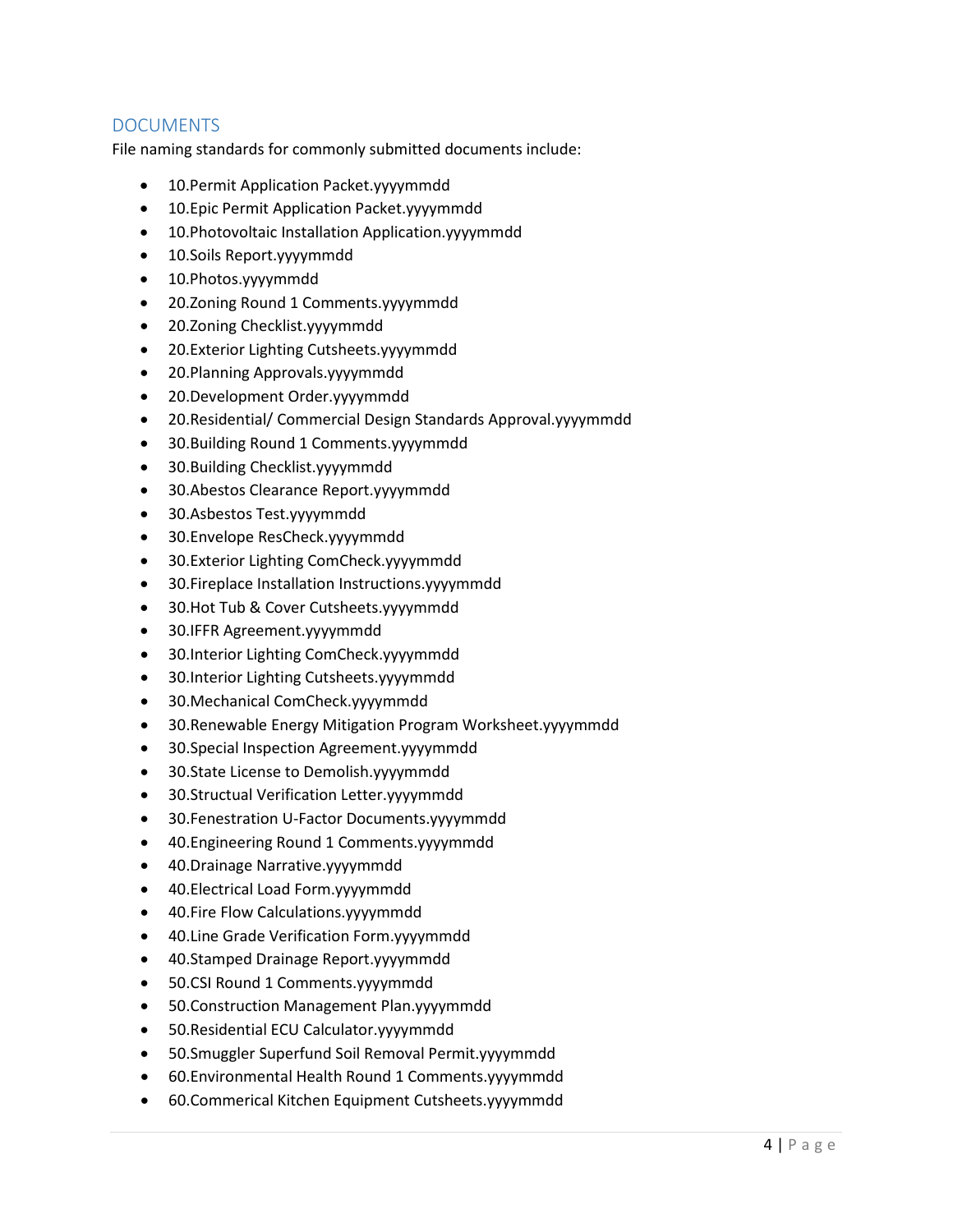• 60.Fireplace and Woodstove Registration Form.yyyymmdd

Follow this same file naming convention for less common document types.

## <span id="page-4-0"></span>PLAN SET STANDARDS

#### <span id="page-4-1"></span>INDIVIDUAL SHEETS

Applicants may label individual Plan Set sheets using any standard naming convention. The only requirement is that the sheet label includes a discipline designator and that the sheets within each discipline are numbered sequentially. Examples of commonly used sheet discipline designators are provided in Table 1 below, along with several City-specific designations, which are shown in red with an asterisk (\*). *Please Note: It is most important that you are consistent in how you label your Plan Set sheets, i.e., you must use the same label for a resubmitted sheet.*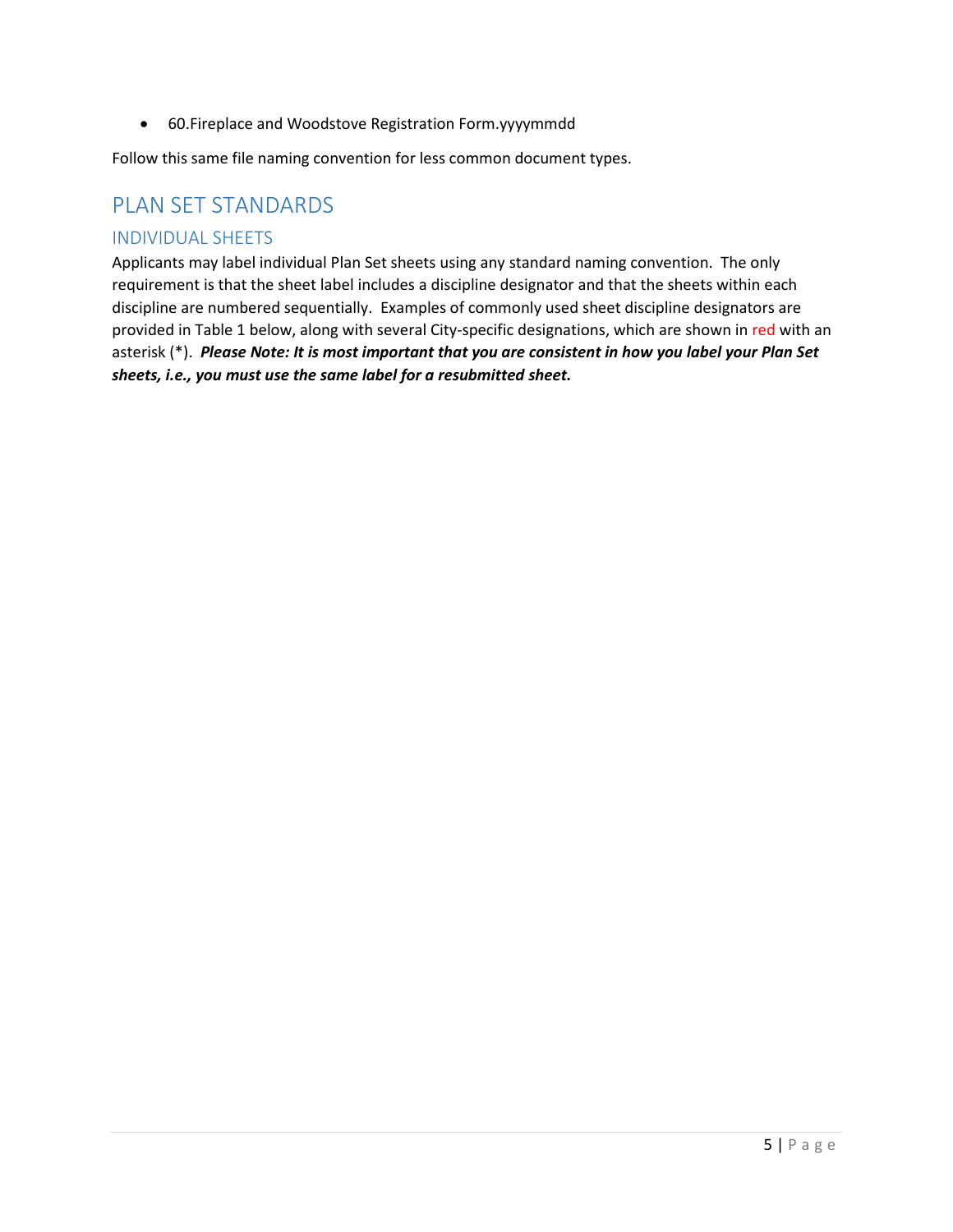| Table 1. Commonly Used Level 1 Discipline Designators  |                   |  |
|--------------------------------------------------------|-------------------|--|
| <b>Discipline</b>                                      | <b>Designator</b> |  |
| <b>Title Cover Sheet Summary</b>                       | 1-COVER*          |  |
| Index Sheet (See below for information about the Index | 2-COVER*          |  |
| Sheet format.)                                         |                   |  |
| Architectural                                          | A                 |  |
| Geotechnical                                           | B                 |  |
| Civil                                                  | $\mathsf{C}$      |  |
| Process                                                | D                 |  |
| Electrical                                             | E                 |  |
| <b>Fire Protection</b>                                 | F                 |  |
| General                                                | G                 |  |
| Grade/Excavate                                         | GRADE*            |  |
| <b>Hazardous Materials</b>                             | $\mathsf{H}$      |  |
| Interiors                                              | I                 |  |
| Landscape/Irrigation                                   | L                 |  |
| Lighting                                               | LIGHT*            |  |
| Mechanical                                             | M                 |  |
| Operations                                             | O                 |  |
| Plumbing                                               | P                 |  |
| Equipment                                              | Q                 |  |
| Resource                                               | ${\sf R}$         |  |
| Structural                                             | S                 |  |
| <b>Contractor Shop Drawings</b>                        | SHOP*             |  |
| Telecommunications                                     | $\mathsf T$       |  |
| <b>Survey Mapping</b>                                  | $\vee$            |  |
| <b>Distributed Energy</b>                              | W                 |  |
| Other                                                  | Χ                 |  |
| Zoning                                                 | $Z^*$             |  |

#### <span id="page-5-0"></span>TITLE BLOCK AREA

The Title Block area is that portion of the sheet containing project, client, designer, sheet identification, and sheet management information needed by the user of the sheet. Data blocks should include the following:

- Designer Identification Block
- Project Identification Block
- Issue Block
- Management Block
- Revisions Block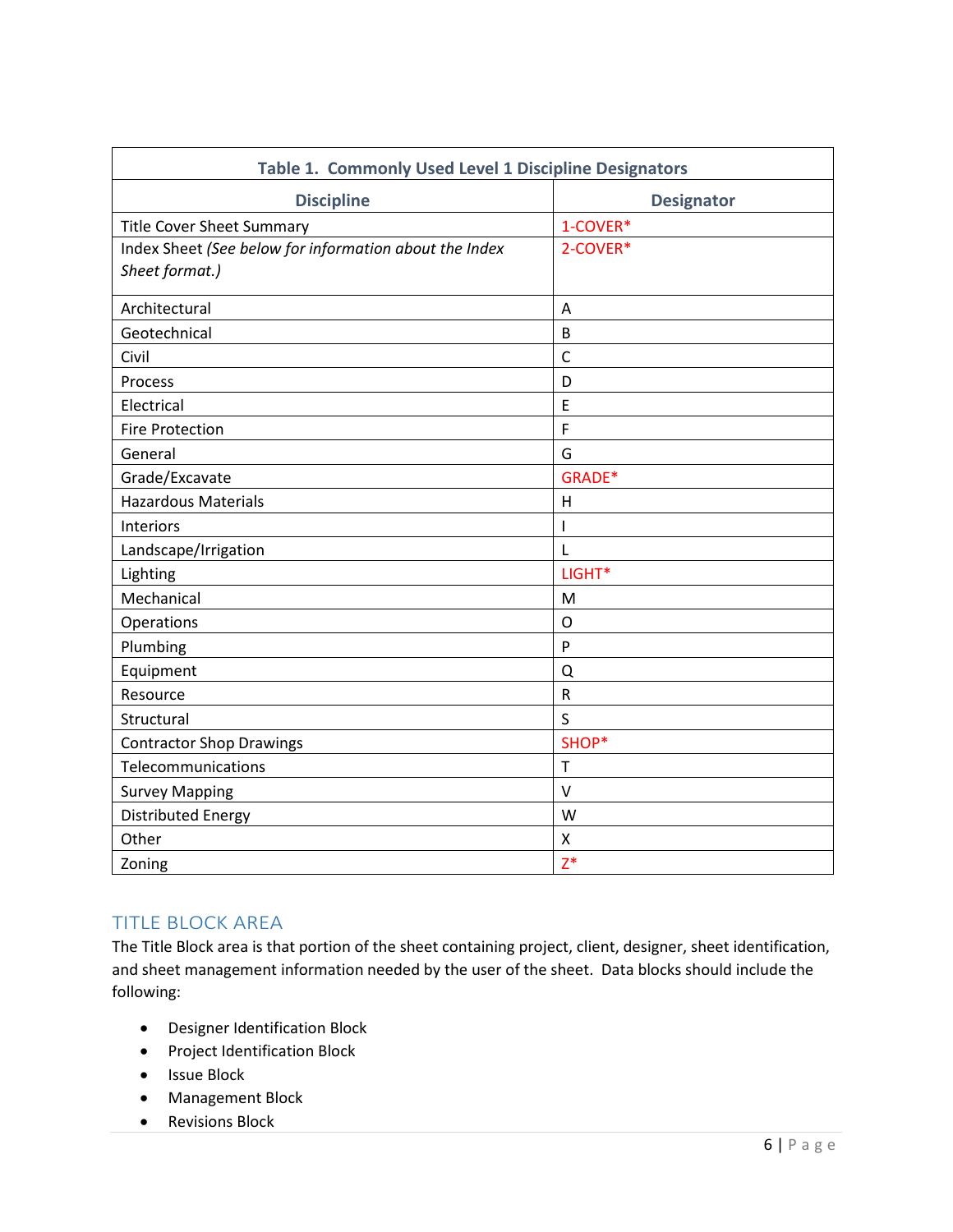- Reserved Stamp Block
- Sheet Title Block
- Sheet Identification Block

The content and formatting of several of these data blocks are critical for permit submission when you submit electronically. It is essential that you are consistent in the approach used to identify sheets. Applications that do not follow these format requirements may be rejected.

<span id="page-6-0"></span>Title Block Area Example:

| Your Logo Here         |                 |  |  |
|------------------------|-----------------|--|--|
| DATE                   | <b>REVISION</b> |  |  |
|                        |                 |  |  |
|                        |                 |  |  |
|                        |                 |  |  |
|                        |                 |  |  |
|                        |                 |  |  |
| 1"X 2" BLANK SPACE for |                 |  |  |
| <b>ASPEN STAMPS</b>    |                 |  |  |
| <b>Sheet Title</b>     |                 |  |  |
|                        |                 |  |  |
| First Floor Plan       |                 |  |  |
| Sheet ID               |                 |  |  |
| A.O1                   |                 |  |  |
| SHEET 1 OF MANY        |                 |  |  |

#### <span id="page-6-1"></span>Revisions Block

Revised sheets should be referenced in the Revisions Block, which is located below your logo and project management information in the Title Block. When submitting your revisions, you must resubmit the full Plan Set sheet file for all sheet types with revisions.

#### <span id="page-6-2"></span>Reserved Stamp Block

Below the Revisions block on each sheet, an area 1" by 2" must be left blank for City purposes only. Most commonly, this space will be used for City stamps.

#### <span id="page-6-3"></span>Sheet Title Block

The Sheet Title block is the portion of the title block area that indicates the type of information presented on the sheet.